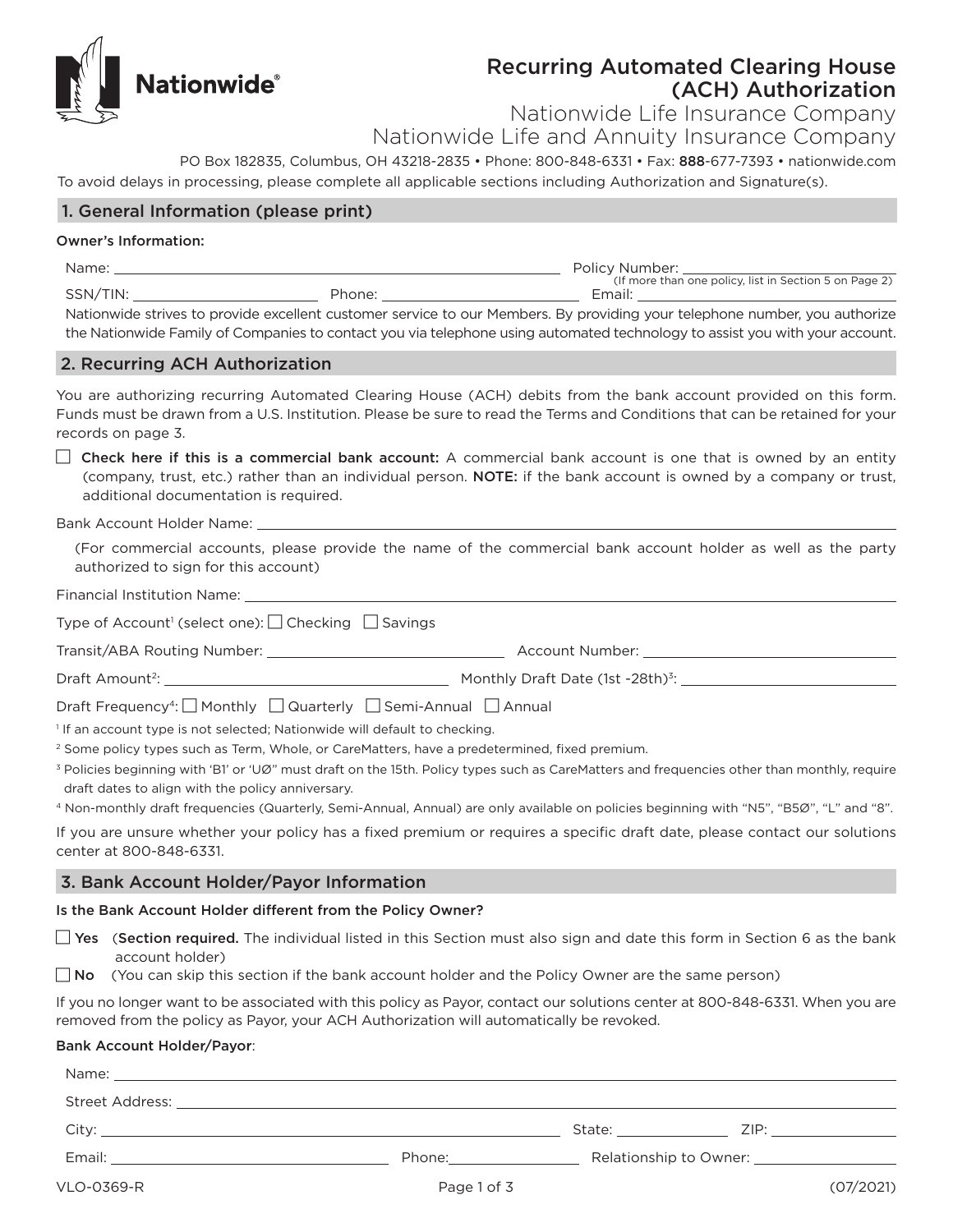# 4. One-time ACH Debit Authorization

This section should be completed by the bank account holder/Payor. Some policy types, such as Term or Whole Life, may require an adjustment payment to cover a gap in premium when certain billing changes occur. This adjustment payment will keep the policy active until your recurring ACH payments begin.

 $\Box$  By checking this box and signing this form, you authorize a one-time ACH debit in an amount needed to keep the policy active until your recurring ACH payments begin. If this amount has not already been provided, contact us and we will provide you with the exact amount required. If authorized, this ACH debit will be made to your account on or after the date this request is received in good order.

NOTE: If you do not authorize this debit, and payment is still required, you will be contacted.

# 5. Premium Application

NOTE: Section 5 is only required to be completed if this authorization will apply to multiple policies. If it will apply to only one policy, you can skip Section 5.

The Total Payment is to be applied as follows: (If more than (3) policies, include on additional page)

| <b>Policy Number</b> | <b>Insured</b> | Payment Amount <sup>1</sup> |
|----------------------|----------------|-----------------------------|
|                      |                |                             |
|                      |                |                             |
|                      |                |                             |

1 Payment amounts must total the authorized amount in Section 2. If the ACH Authorization will cover payment to multiple policies, you will see separate withdrawals for each payment authorized. The full amount withdrawn will be equal to the amount authorized in Section 2.

# 6. Authorization and Signature(s) (required)

By signing this form, you authorize Nationwide Life Insurance Company and/or Nationwide Life and Annuity Insurance Company to electronically debit (withdrawal) and/or correct by electronic credit (deposit) your life insurance premium payments from the bank account listed on this form as specifically elected in Sections 2 and 4 and as allowed by U.S. law. You also authorize your bank to debit or credit your account accordingly. This Authorization applies to all policies listed on this form.

### Bank Account Holder/Payor:

| <b>Policy Owner:</b>                                                                                         |                                                                                                      |
|--------------------------------------------------------------------------------------------------------------|------------------------------------------------------------------------------------------------------|
|                                                                                                              |                                                                                                      |
|                                                                                                              |                                                                                                      |
| (Policy Owner signatures are only required if the bank account holder and the owner(s) are different people) |                                                                                                      |
| <b>Joint Owner</b> (if applicable):                                                                          |                                                                                                      |
|                                                                                                              |                                                                                                      |
|                                                                                                              |                                                                                                      |
| 7. Submit to Nationwide                                                                                      |                                                                                                      |
| Mail: Nationwide Life Insurance Company<br>PO Box 182835<br>Columbus, OH 43218-2835                          | Overnight: Nationwide Life Insurance Company<br>3400 Southpark Pl Ste A<br>Grove City, OH 43123-4856 |
| More Information: Call 800-848-6331                                                                          | Fax: 888-677-7393                                                                                    |